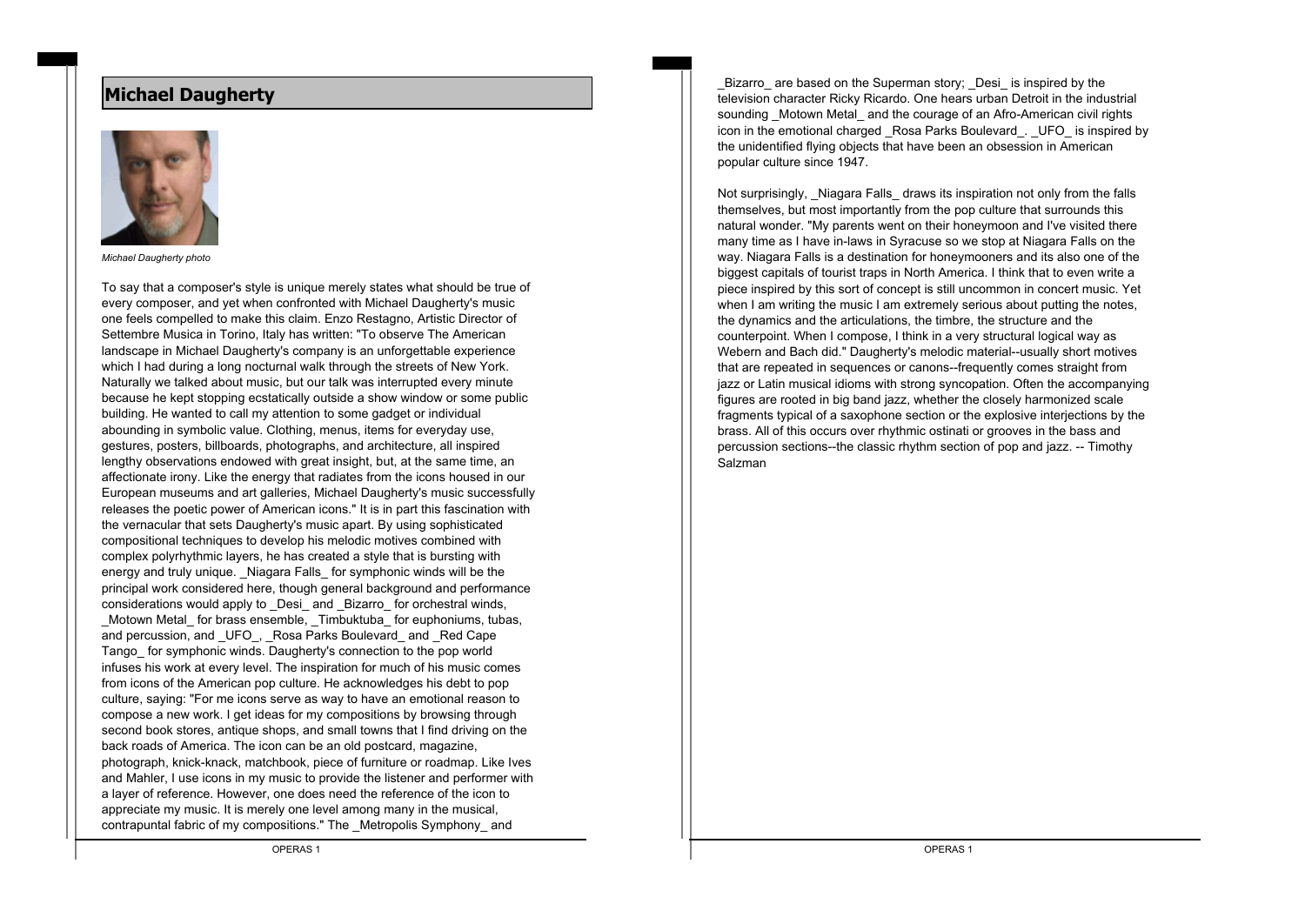# **OPERAS**

# **Jackie O**

**1997** 1 hr 30 min

opera in 2 acts

2S,2M,T,Bar,BBar, chorus 1(=picc).1(=corA).1(=Ebcl,bcl).ssax(=asax,tsax).1-1.1.1(=euphonium).1-perc(2) -harp-acoustic gtr-pft(=synth)-strings(1/1/1/1/1 or small complements)

9790051096954

**World Premiere: 14 Mar 1997** Houston, TX, United States Houston Grand Opera Conductor: Christopher Larkin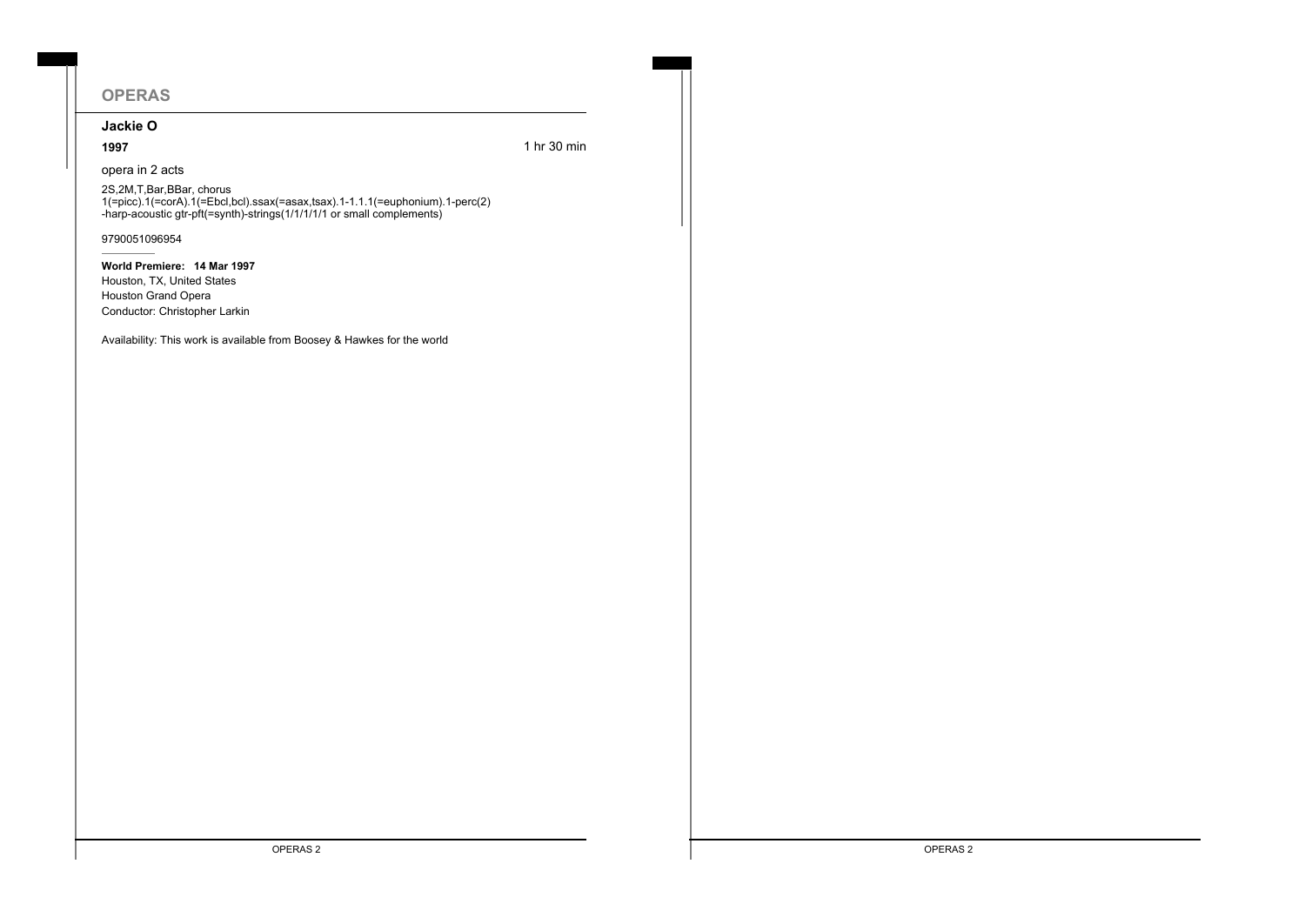# **FULL ORCHESTRA**

## **Ghost Ranch**

#### **2006** 24 min

for orchestra

picc.2.2.corA.2.bcl.2.dbn-4.3.2.btrbn.1-timp.perc(3): chimes/glsp/BD/sm.slapstick/lg.slapstick/sm.wdbl; vib/African rattle/bongos/crash cyms/tamb/sm.tgl/lg wdbl; glsp/xyl/picc.SD/sus.cym/med.tgl/metal wind chimes/med.wdbl/vibraslap-strings

9790051096794 **Orchestra (full score)**

**World Premiere: 08 Feb 2006** The Lighthouse, Poole, United Kingdom Bournemouth Symphony Orchestra Conductor: Marin Alsop

Availability: This work is available from Boosey & Hawkes for the world

### **Ghost Ranch**

**Above Clouds 2005** 6 min

for 4 horns, strings and timpani

Availability: This work is available from Boosey & Hawkes for the world

#### **Leap Day**

**1996** 5 min

for youth orchestra

3(=picc).2.2.bcl.2-4.3.3.1-timp.perc(4)-strings

9790051096923 **(Full score)**

Availability: This work is available from Boosey & Hawkes for the world

# **March of the Metro**

**2008** 3 min

for orchestra

2.picc.2.corA.2.bcl.2.dbn-4.3.3.1-timp-perc(3):I=glsp/piccoloSD; II=glsp/BD/crash cyms; III=chimes/amplified kazoo-strings

**World Premiere: 06 Nov 2008** Symphony Hall, Phoenix, AZ, United States Phoenix Symphony

Conductor: Michael Christie

Availability: This work is available from Boosey & Hawkes for the world

| <b>Motor City Triptych</b>                                                                                                            |              |
|---------------------------------------------------------------------------------------------------------------------------------------|--------------|
| 2000                                                                                                                                  | 31 min       |
| for orchestra                                                                                                                         |              |
| 2.picc.2.corA.1.Ebcl.bcl.2.dbn-4.4.3.1-timp-perc(4)-harp-strings                                                                      |              |
| Availability: This work is available from Boosey & Hawkes for the world                                                               |              |
| Mount Rushmore                                                                                                                        |              |
|                                                                                                                                       | 32 min       |
| for chorus and orchestra                                                                                                              |              |
| Chorus(SATB) - 2.picc.2.corA.2.bcl.2.dbn - 4.3.3(III=bass trbn).1- timp. perc(3). hrp.<br>org. - strings                              |              |
| 9790051097784 SATB, Orchestra (Vocal Score)                                                                                           |              |
| World Premiere: 04 Feb 2010<br>Segerstom Concert Hall, Costa Mesa, CA, United States<br>Pacific Symphony<br>Conductor: Carl St. Clair |              |
| Availability: This work is available from Boosey & Hawkes for the world                                                               |              |
| Philadelphia Stories                                                                                                                  |              |
| 2001                                                                                                                                  | 29 min       |
| for orchestra                                                                                                                         |              |
| 4(I=picc).2.corA.2.bcl.2.dbn-4.4.0.0-timp.perc(4)-2 harps-gtr-organ or synth-strings                                                  |              |
| This work requires additional technological components and/or amplification.                                                          |              |
| Availability: This work is available from Boosey & Hawkes for the world                                                               |              |
| Philadelphia Stories                                                                                                                  |              |
| <b>Bells for Stokowski</b><br>2001                                                                                                    | 14 min       |
| for orchestra                                                                                                                         |              |
| Availability: This work is available from Boosey & Hawkes for the world                                                               |              |
| Philadelphia Stories                                                                                                                  |              |
| Sundown on South Street<br>2001                                                                                                       | 7 min 30 sec |
| for orchestra                                                                                                                         |              |
| Availability: This work is available from Boosey & Hawkes for the world                                                               |              |
|                                                                                                                                       |              |

FULL ORCHESTRA 3 FULL ORCHESTRA 3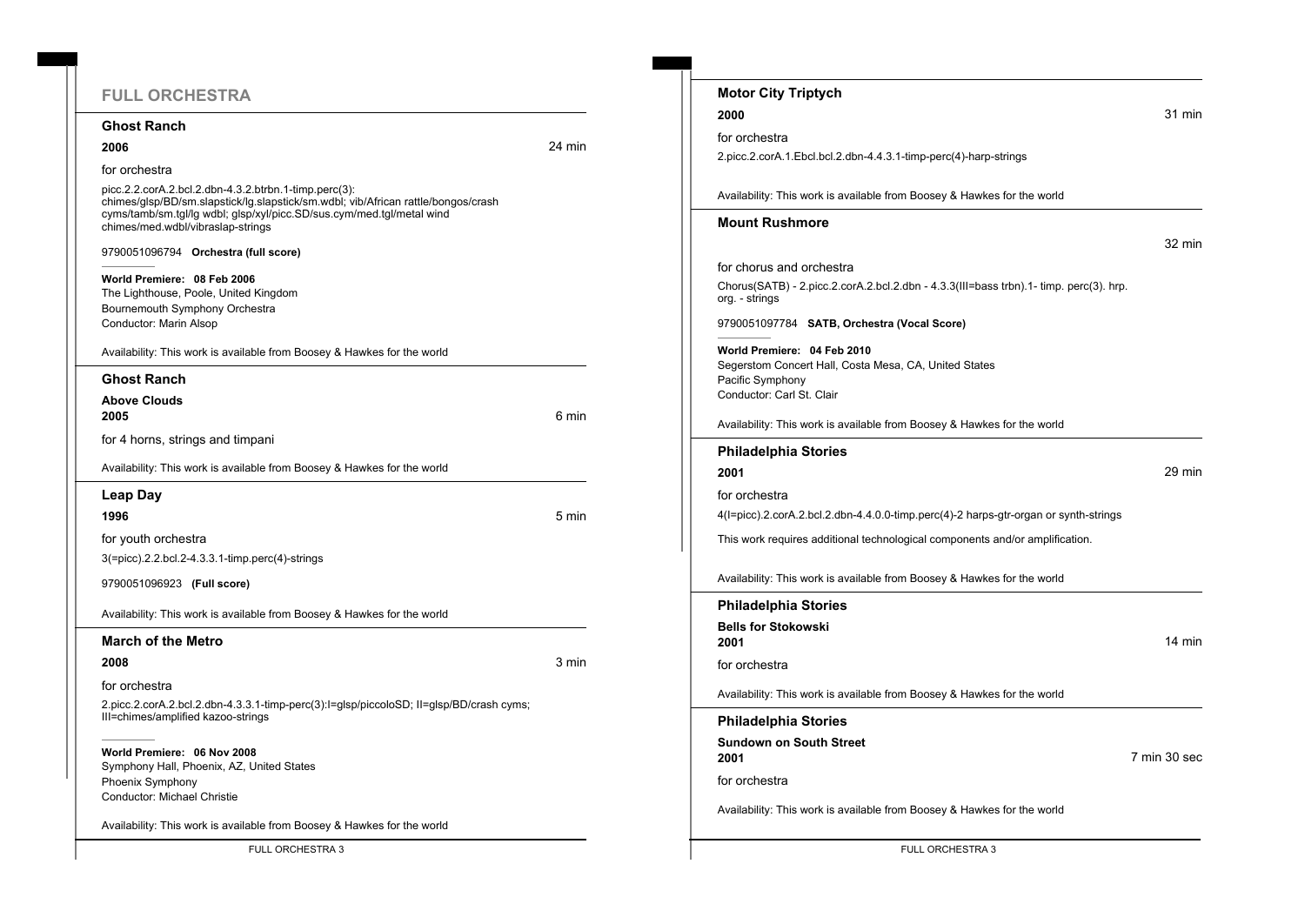| Philadelphia Stories                                                                                                                                                                             |                  |
|--------------------------------------------------------------------------------------------------------------------------------------------------------------------------------------------------|------------------|
| <b>Tell-Tale Harp</b><br>2001                                                                                                                                                                    | 7 min 30 sec     |
| for orchestra                                                                                                                                                                                    |                  |
| Availability: This work is available from Boosey & Hawkes for the world                                                                                                                          |                  |
| Route 66                                                                                                                                                                                         |                  |
| 1999                                                                                                                                                                                             | 7 min 30 sec     |
| for orchestra                                                                                                                                                                                    |                  |
| 2.picc.2.corA.1.Ebcl.bcl.2.dbn-4.4.3.1-timp.perc(4) l:xyl/glsp; ll:vib; lll:mar; lV:brake<br>dr/2cowbells/2bongos or timbales/sizzle cym/med.ride cym/splash<br>cym/3tgls/3wdbl-harp-pft-strings |                  |
| 9790051096831 (Full score)                                                                                                                                                                       |                  |
| Availability: This work is available from Boosey & Hawkes for the world                                                                                                                          |                  |
| <b>Time Machine</b>                                                                                                                                                                              |                  |
| 2003                                                                                                                                                                                             | $20 \text{ min}$ |
| for three conductors and orchestra                                                                                                                                                               |                  |
| 4(IV=picc).2.corA.3(III=Ebcl).bcl.4(IV=dbn)-4.4.3.bass trbn.1-timp.perc(5)-harp-strings                                                                                                          |                  |
| World Premiere: 24 Nov 2003                                                                                                                                                                      |                  |
| Heinz Hall, Pittsburgh, Pennsylvania, United States                                                                                                                                              |                  |
| Pittsburgh Symphony<br>Conductor: Mariss Jansons / Lucas Richman / Edward Cumming                                                                                                                |                  |
|                                                                                                                                                                                                  |                  |
| Availability: This work is available from Boosey & Hawkes for the world                                                                                                                          |                  |
|                                                                                                                                                                                                  |                  |
|                                                                                                                                                                                                  |                  |
|                                                                                                                                                                                                  |                  |
|                                                                                                                                                                                                  |                  |
|                                                                                                                                                                                                  |                  |
|                                                                                                                                                                                                  |                  |
|                                                                                                                                                                                                  |                  |
|                                                                                                                                                                                                  |                  |
|                                                                                                                                                                                                  |                  |
|                                                                                                                                                                                                  |                  |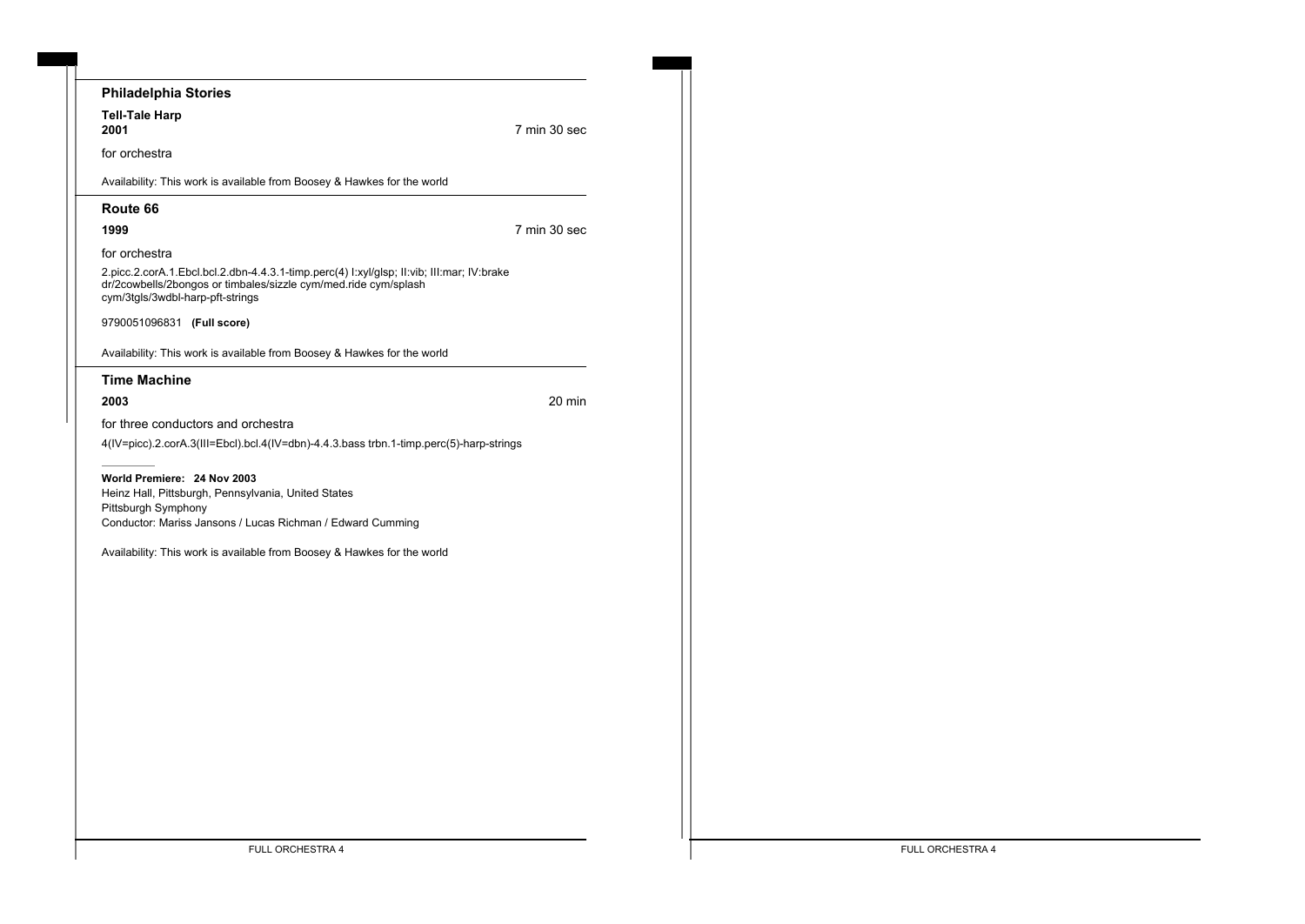# **CHAMBER ORCHESTRA**

# **Octet**

Felix Mendelssohn-Bartholdy, arranged by Michael Daugherty

arranged for string orchestra

Availability: This work is available from Boosey & Hawkes for the world

## **Pachelbel's Key**

**2002** 5 min

for youth orchestra 2.2.2.2-2or4 hn.2.2.1-timp-strings

**World Premiere: 11 May 2002** Power Center, Ann Arbor, Michigan, United States Ann Arbor Youth Symphony Conductor: Daniel Long

Availability: This work is available from Boosey & Hawkes for the world

**Strut**

**1989-94** 6 min

for string orchestra

Availability: This work is available from Boosey & Hawkes for the world

# **Sunset Strip**

**1999** 15 min

for chamber orchestra

1.picc.2.1.bcl.2-2.2.0.0-perc(1):2 Latin cowbells (med.,small)/3 agogo bells (low, med., high)/2cyms (ride, splash)/tgl/wind chimes/2bongos (low, high)/maracas/claves/vibraslap/lg.whip/tamb/bell tree-pft-strings

9790051096879 **Chamber Orchestra (Full Score)**

| <b>Tell My Fortune</b>                                                                                                                      |        |
|---------------------------------------------------------------------------------------------------------------------------------------------|--------|
| 2004                                                                                                                                        | 28 min |
| for orchestra                                                                                                                               |        |
| 1.picc(=fl,afl).1.corA.1.bcl.1.dbn-2.2.0.0-perc(2)-pft-strings                                                                              |        |
| 9790051801992 Orchestra (full score)                                                                                                        |        |
| World Premiere: 03 Apr 2004<br>Southern Theatre, Columbus, Ohio, United States<br>ProMusica Chamber Orchestra<br>Conductor: Timothy Russell |        |
| Availability: This work is available from Boosey & Hawkes for the world                                                                     |        |
|                                                                                                                                             |        |
|                                                                                                                                             |        |
|                                                                                                                                             |        |
|                                                                                                                                             |        |
|                                                                                                                                             |        |
|                                                                                                                                             |        |
|                                                                                                                                             |        |
|                                                                                                                                             |        |
|                                                                                                                                             |        |
|                                                                                                                                             |        |
|                                                                                                                                             |        |
|                                                                                                                                             |        |
|                                                                                                                                             |        |
|                                                                                                                                             |        |
|                                                                                                                                             |        |
|                                                                                                                                             |        |
|                                                                                                                                             |        |
|                                                                                                                                             |        |
|                                                                                                                                             |        |
|                                                                                                                                             |        |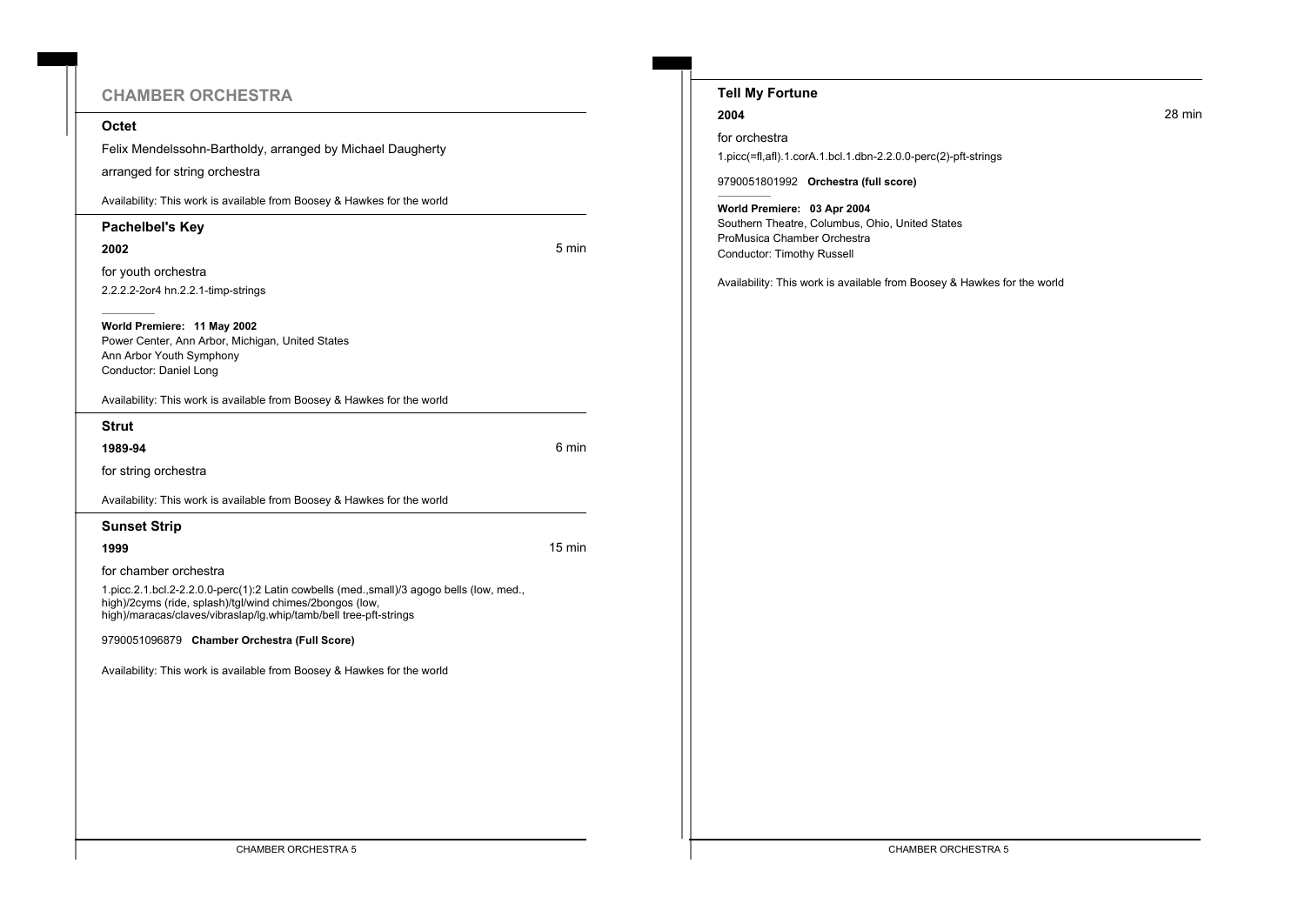# **SOLO INSTRUMENT(S) AND ORCHESTRA**

**Bay of Pigs**

**2006 16 min 30 second 16 min 30 second 16 min 30 second 16 min 30 second 16 min 30 second 16 min 30 second 16 min 30 second 16 min 30 second 16 min 30 second 16 min 30 second 16 min 30 second 16 min 30 second 16 min 30** 

for acoustic guitar and string orchestra gtr-strings

Availability: This work is available from Boosey & Hawkes for the world

## **Deus Ex Machina**

**2007** 25 min

for piano and orchestra

solo piano; 2.picc.2.corA.2.bcl.2.dbn-4.3.3.1-timp.perc(3):glsp/xyl/sleigh bells/sm.gong/crash cyms/susp.cym/tgl;vib/metal wind chimes/BD/tgl/susp.cym/whip;chimes/BD/picc.SD/metal anvil/tgl/tamb/susp.cym-strings

9790051096862 **(Full score)**

**World Premiere: 16 Mar 2007** Belk Theater - Blumenthal Performing Arts Center, Charlotte, NC, USA Terrence Wilson, piano; Charlotte Symphony (NC) Conductor: Giancarlo Guerrero

Availability: This work is available from Boosey & Hawkes for the world

#### **Fire and Blood**

**2003** 25 min

for violin and orchestra

Solo violin-2.2.2.2-2or4 hn.2.0.0-timp(5dr).perc(2):I=marimba/glsp/susp.cym/tgl.picc/med.maracas/guiro/sm.bra ke drum/lg.whip;II=marimba/2crot/sm.tam-t/tgl/lg.maracas/med.and lg.brake drums/ratchet-harp-strings

9790051105519 **(Piano Reduction, Solo Parts, Cadenzas)** 9790051096725 **Violin, Orchestra (Full Score)**

**World Premiere: 03 May 2003** Symphony Hall, Detroit, Michigan, United States Ida Kavafian, violin; Detroit Symphony Orchestra Conductor: Neeme Järvi

**Gee's Bend 2009** 20 min for electric guitar and orchestra picc.2.2.corA.2.bcl.2.dbn-4.3.3(=btrbn).1-timp.perc(3)-elec.gtr-strings This work requires additional technological components and/or amplification. **World Premiere: 16 Apr 2009** Jemison Hall, Birmingham, AL, United States Alabama Symphony Orchestra Conductor: Daniel Hege Availability: This work is available from Boosey & Hawkes for the world **Hell's Angels 1999** 16 min for four bassoons and orchestra bassoon quartet; 2.picc.0.0.0-4.4.3.1-timp.perc(4)-harp-cel-strings Availability: This work is available from Boosey & Hawkes for the world **Motor City Triptych Rosa Parks Boulevard 2000** 11 min 30 sec for three trombones and orchestra 3(3=picc).2.corA.EbCl.1.bcl.2.contra - 4.4.2.btbn.0 - timp - perc(4) - hp - strings Availability: This work is available from Boosey & Hawkes for the world **Once Upon a Castle Symphonie Concertante 2003** 25 min for organ and orchestra Solo organ (theater or classical)-2.picc(=fl).0.0.0-4.3.3.1-timp.perc(3)-strings 9790051098026 **World Premiere: 15 Nov 2003** Michigan Theater, Ann Arbor, Michigan, United States Steven Ball, organ; Ann Arbor Symphony Conductor: Arie Lipsky Availability: This work is available from Boosey & Hawkes for the world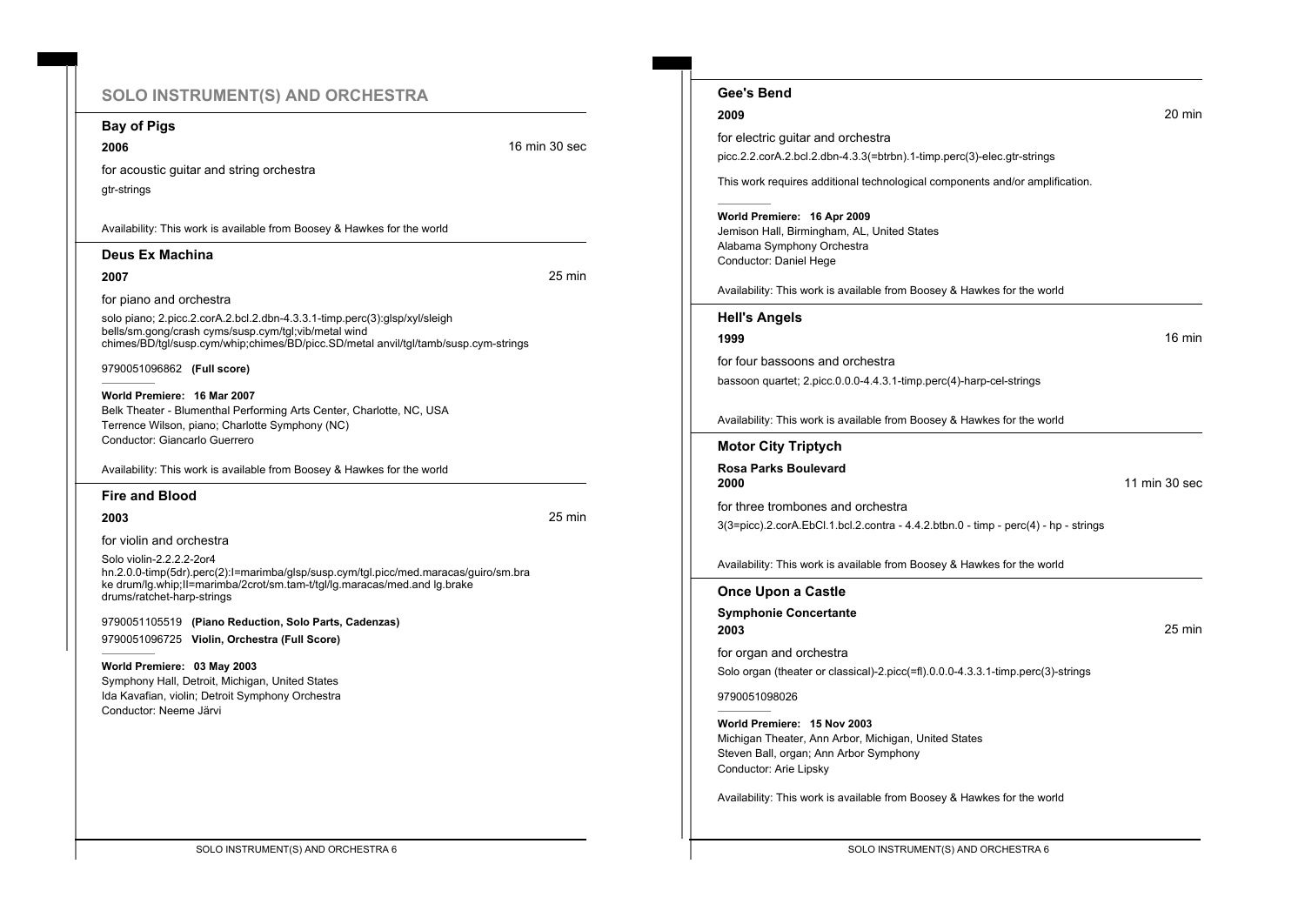## **Raise the Roof**

for timpani and orchestra

**2003** 13 min

2.picc(=fl).2.corA.2.bcl.2.dbn-4.3.2.bass trbn.1-timp.perc(3)-pft-strings

9790051096312 **Percussion, Strings (Full Score)** 9790051105427 **Timpani, Piano** 9790051106622 **Timpani (part)**

**World Premiere: 16 Oct 2003** Symphony Hall, Detroit, Michigan, United States Brian Jones, timpani; Detroit Symphony Orchestra Conductor: Neeme Jarvi

## **Spaghetti Western**

**1998** 20 min

for English horn and orchestra solo English horn; 2.picc.0.0.0-4.4.3.1-timp.perc(4)-harp-pft(=cel)-strings

9790051096985 **(Full score)** 9790051106905 **Cor Anglais, Piano**

# **Le Tombeau de Liberace**

**1996** 16 min 10 sec

for piano and orchestra

solo piano; 1(=picc).1.1.1-2.1.1.1-perc(2)-strings (1/1/1/1/1 or small complements)

Availability: This work is available from Boosey & Hawkes for the world

## **Trail of Tears**

**2010** 25 min

for flute and chamber orchestra

0.0.0.0 - 2.2.2.0 - perc(2). hrp. - strings

9790051097050 **(Full score)** 9790051106523 **Flute, Piano**

**World Premiere: 26 Mar 2010** Holland Performing Arts Center, Omaha, NE, United States Amy Porter, flute; Omaha Symphony Conductor: Thomas Wilkins

# **UFO**

for percussion and orchestra

solo percussion; 2.picc.2.corA.1.Ebcl.bcl.2.dbn-4.4.3.1-strings

9790051098378 **Orchestra, Solo Percussion**

Availability: This work is available from Boosey & Hawkes for the world

#### **1999** 30 min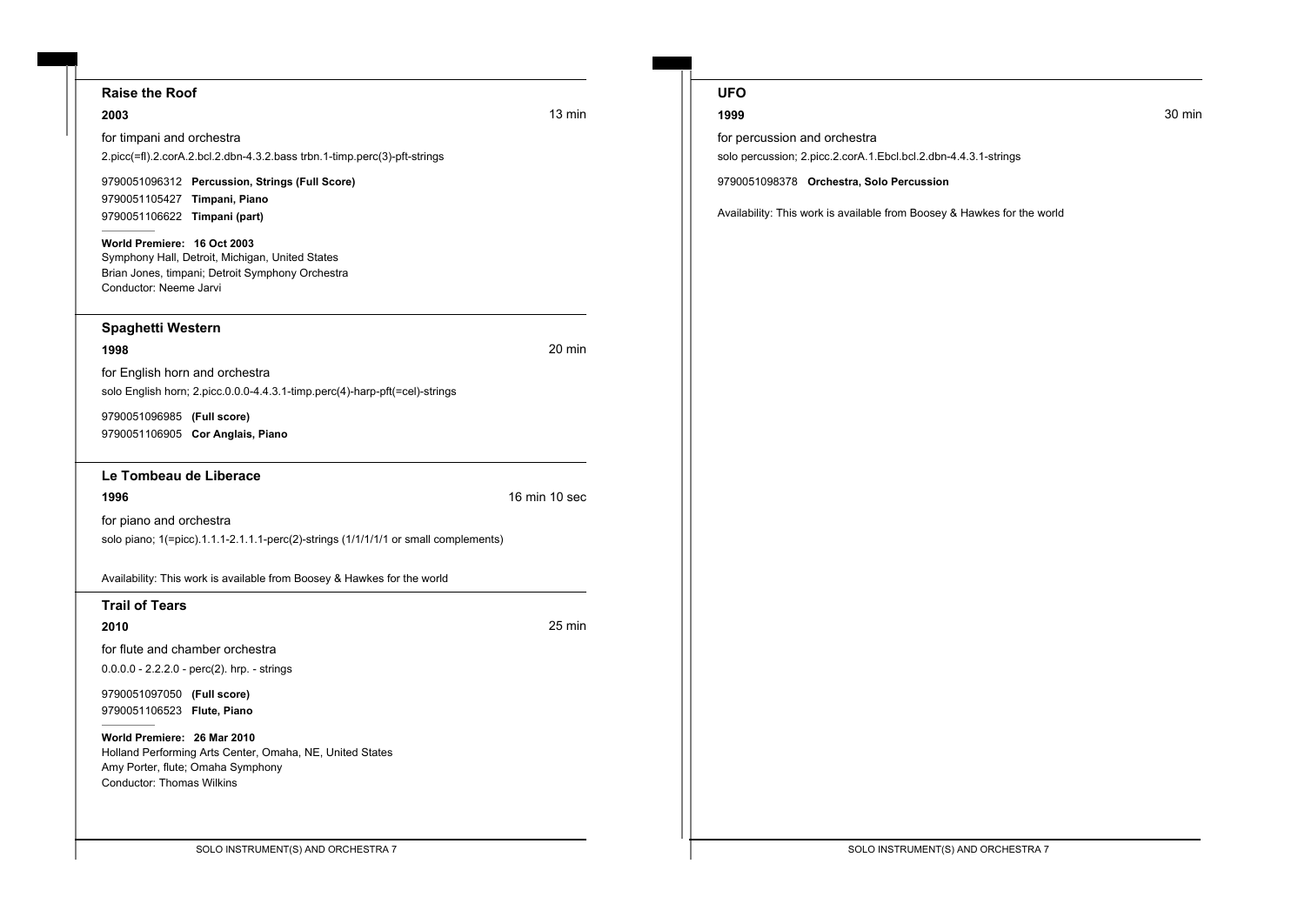# **VOICE(S) AND ORCHESTRA**

|  | Letter to Mrs. Bixby                                                                                                                                                                                       |        |
|--|------------------------------------------------------------------------------------------------------------------------------------------------------------------------------------------------------------|--------|
|  | <b>Excerpt from "Letters to Lincoln"</b><br>2009                                                                                                                                                           | 6 min  |
|  | for baritone and orchestra<br>2(II=picc).1.corA.1.bcl.1.dbn-2.2.2.0-timp.perc(2)-harp-strings                                                                                                              |        |
|  | Availability: This work is available from Boosey & Hawkes for the world                                                                                                                                    |        |
|  | <b>Letters from Lincoln</b>                                                                                                                                                                                |        |
|  | 2009                                                                                                                                                                                                       | 25 min |
|  | for baritone and orchestra<br>Baritone-2(II=picc).1.corA.1.bcl.1.dbn-2.2.2.0-timp.perc(2)-harp-strings                                                                                                     |        |
|  | 9790051097036 Baritone, Piano<br>9790051097029 (Full score)                                                                                                                                                |        |
|  | World Premiere: 28 Feb 2009<br>The Fox, Spokane, WA, United States<br>Thomas Hampson, baritone; Spokane Symphony Orchestra<br>Conductor: Eckart Preu                                                       |        |
|  | <b>TROYJAM</b>                                                                                                                                                                                             |        |
|  | 2008                                                                                                                                                                                                       | 20 min |
|  | for narrator and orchestra                                                                                                                                                                                 |        |
|  | narrator (amplified)<br>2.picc.2.corA.2.bcl.2.dbn-4.3.3.1-timp-perc(2):finger cyms/susp.cym/chimes/BD/Middle<br>Eastern bongos;<br>finger cyms/susp.cym/bell tree/claves/vibraslap/BD/xyl/tgl-harp-strings |        |
|  | World Premiere: 18 May 2008<br>Kennedy Center, Washington, DC, United States<br>National Symphony Orchestra, Washington<br><b>Conductor: Leonard Slatkin</b>                                               |        |
|  | Availability: This work is available from Boosey & Hawkes for the world                                                                                                                                    |        |
|  |                                                                                                                                                                                                            |        |
|  |                                                                                                                                                                                                            |        |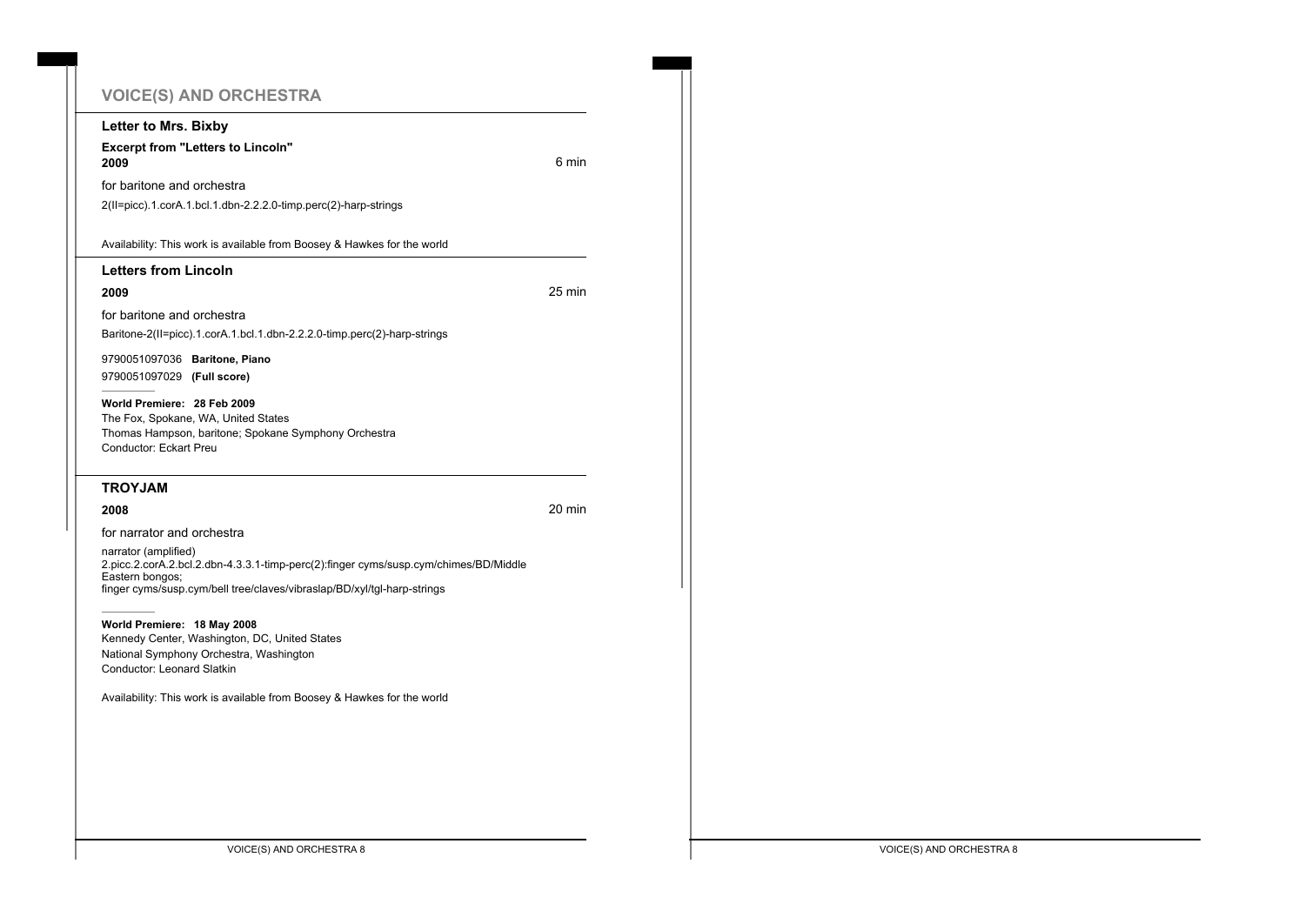# **CHORUS AND ORCHESTRA**

# **Mount Rushmore**

32 min

for chorus and orchestra

Chorus(SATB) - 2.picc.2.corA.2.bcl.2.dbn - 4.3.3(III=bass trbn).1- timp. perc(3). hrp. org. - strings

9790051097784 **SATB, Orchestra (Vocal Score)**

**World Premiere: 04 Feb 2010** Segerstom Concert Hall, Costa Mesa, CA, United States Pacific Symphony Conductor: Carl St. Clair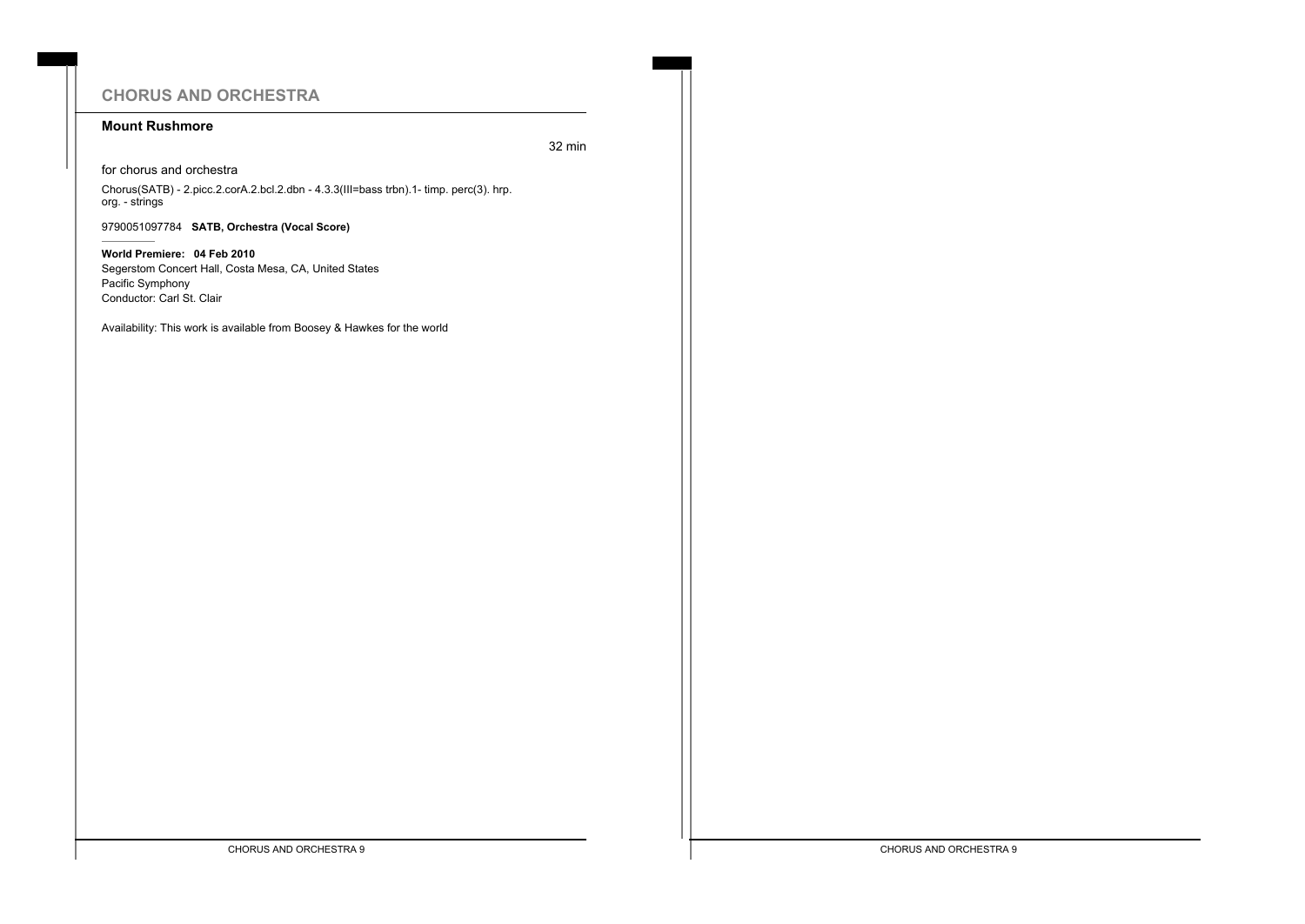# **ENSEMBLE AND CHAMBER WITHOUT VOICE(S)**

## **Asclepius**

## **2007** 6 min

Fanfare for Brass and Percussion

0.0.0.0-4.4.3.1-timp-perc(2):chimes/susp.cym/crash cyms; glsp/metal(small anvil or brake drum)

9790051662388 **(Full score)** 9790051662371 **Brass, Percussion (score & parts)**

# **Bay of Pigs**

**2006** 18 min

for acoustic guitar and string quartet

guitar and string quartet

9790051105953 **Guitar, String Quartet**

Availability: This work is available from Boosey & Hawkes for the world

## **Blue Like an Orange**

#### **1987** 10 min

for large chamber ensemble 1(=picc).1.1(=Ebcl).bcl-1.1.btrbn.0-perc(3)-synth-strings(1.1.1.1.1 or small complements)

This work requires additional technological components and/or amplification.

Availability: This work is available from Boosey & Hawkes for the world

#### **Crystal**

**2004** 9 min 30 sec

for flute, alto flute and piano

flute, alto flute, metal windchimes (optional) and piano

9790051106271 **Flute, Alto Flute, Piano (Score & parts)**

**World Premiere: 28 Mar 2006** Rackham Auditorium, Ann Arbor, MI, United States Amy Porter, alto flute / Yi-Chun Chen, flute / Christopher Harding, piano;

Availability: This work is available from Boosey & Hawkes for the world

| Diamond in the Rough                                                                                                                                                                      |              |
|-------------------------------------------------------------------------------------------------------------------------------------------------------------------------------------------|--------------|
| 2006                                                                                                                                                                                      | 9 min        |
| for violin, viola and percussion                                                                                                                                                          |              |
| violin, viola, percussion(1): glsp/tamb/tgl/metal wind chimes/2 tuned crystal glasses                                                                                                     |              |
| 9790051801978 Mixed Ensemble                                                                                                                                                              |              |
| World Premiere: 27 Jan 2006<br>Cullen Theater, Wortham Theater Center, Houston, Texas, United States<br>Da Camera of Houston with members of the Houston Symphony<br>Conductor: Hans Graf |              |
| Availability: This work is available from Boosey & Hawkes for the world                                                                                                                   |              |
| <b>Flamingo</b>                                                                                                                                                                           |              |
| 1991                                                                                                                                                                                      | 9 min        |
| for large chamber ensemble                                                                                                                                                                |              |
| 1.picc.1.1.1-1or2.1.1.0-perc(2)-pft-strings (1/1/1/1/1 or small complements)                                                                                                              |              |
| 9790051097579 (Full score)                                                                                                                                                                |              |
| Availability: This work is available from Boosey & Hawkes for the world                                                                                                                   |              |
| I Loved Lucy (Yo amaba a Lucy)                                                                                                                                                            |              |
| Yo amaba a Lucy<br>1996                                                                                                                                                                   | 8 min 30 sec |
| for flute and guitar<br>9790051105984 Flute, Guitar                                                                                                                                       |              |
| Availability: This work is available from Boosey & Hawkes for the world                                                                                                                   |              |
| <b>Ladder to the Moon</b>                                                                                                                                                                 |              |
| 2006                                                                                                                                                                                      | 22 min       |
| for solo violin and ensemble                                                                                                                                                              |              |
| solo violin                                                                                                                                                                               |              |
| 0.2(II=corA).2(II=bcl).2(II=dbn)-2.0.0.0-perc(1)-db                                                                                                                                       |              |
| 9790051801985 Mixed Ensemble                                                                                                                                                              |              |
| World Premiere: 05 May 2006<br>Alice Tully Hall, New York, NY, United States<br>Ida Kavafian, violin; Chamber Music Society of Lincoln Center                                             |              |

ENSEMBLE AND CHAMBER WITHOUT VOICE(S) 10 **ENSEMBLE AND CHAMBER WITHOUT VOICE(S) 10**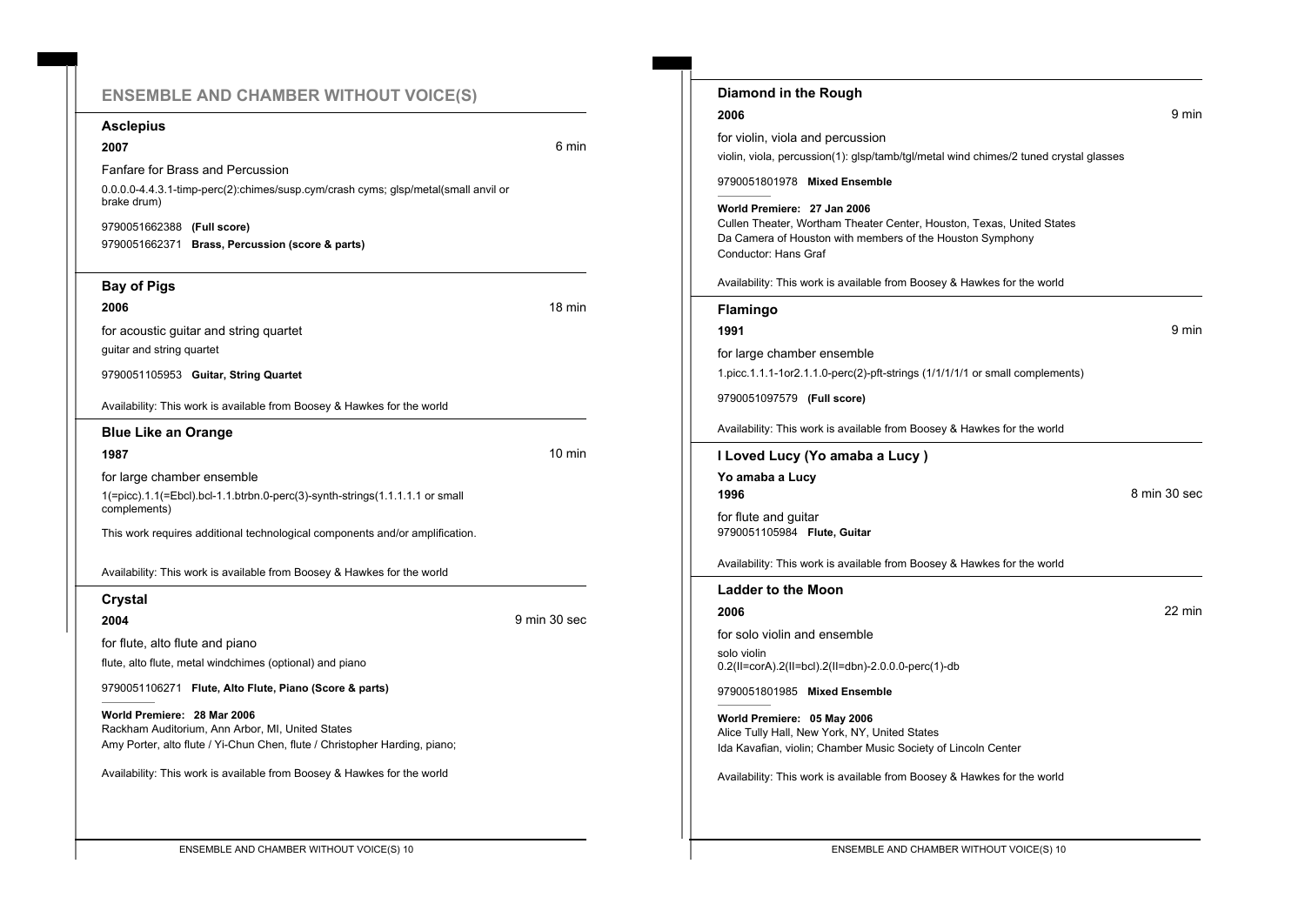| 10 min<br>perc(3): mar/tamb/maracas/vib/2 crystal glasses/hi<br>hat/bongo/c.bell/clave/wdbl/cast/gong/tgl/crot-elec.bass or acoustic bass (with or<br>This work requires additional technological components and/or amplification. |
|------------------------------------------------------------------------------------------------------------------------------------------------------------------------------------------------------------------------------------|
|                                                                                                                                                                                                                                    |
|                                                                                                                                                                                                                                    |
|                                                                                                                                                                                                                                    |
|                                                                                                                                                                                                                                    |
|                                                                                                                                                                                                                                    |
|                                                                                                                                                                                                                                    |
| Availability: This work is available from Boosey & Hawkes for the world                                                                                                                                                            |
|                                                                                                                                                                                                                                    |
| 11 min                                                                                                                                                                                                                             |
| for string quartet and pre-recorded sound                                                                                                                                                                                          |
|                                                                                                                                                                                                                                    |
| This work requires additional technological components and/or amplification.                                                                                                                                                       |
|                                                                                                                                                                                                                                    |
|                                                                                                                                                                                                                                    |
|                                                                                                                                                                                                                                    |
|                                                                                                                                                                                                                                    |
| 7 min                                                                                                                                                                                                                              |
| for euphoniums, tubas and percussion<br>4 euphoniums, 2 tubas and percussion                                                                                                                                                       |
| Availability: This work is available from Boosey & Hawkes for the world                                                                                                                                                            |
|                                                                                                                                                                                                                                    |
|                                                                                                                                                                                                                                    |
| 10 min                                                                                                                                                                                                                             |
|                                                                                                                                                                                                                                    |
|                                                                                                                                                                                                                                    |
| Hancher Auditorium, Iowa City, IA, United States                                                                                                                                                                                   |
| Availability: This work is available from Boosey & Hawkes for the world                                                                                                                                                            |
|                                                                                                                                                                                                                                    |
|                                                                                                                                                                                                                                    |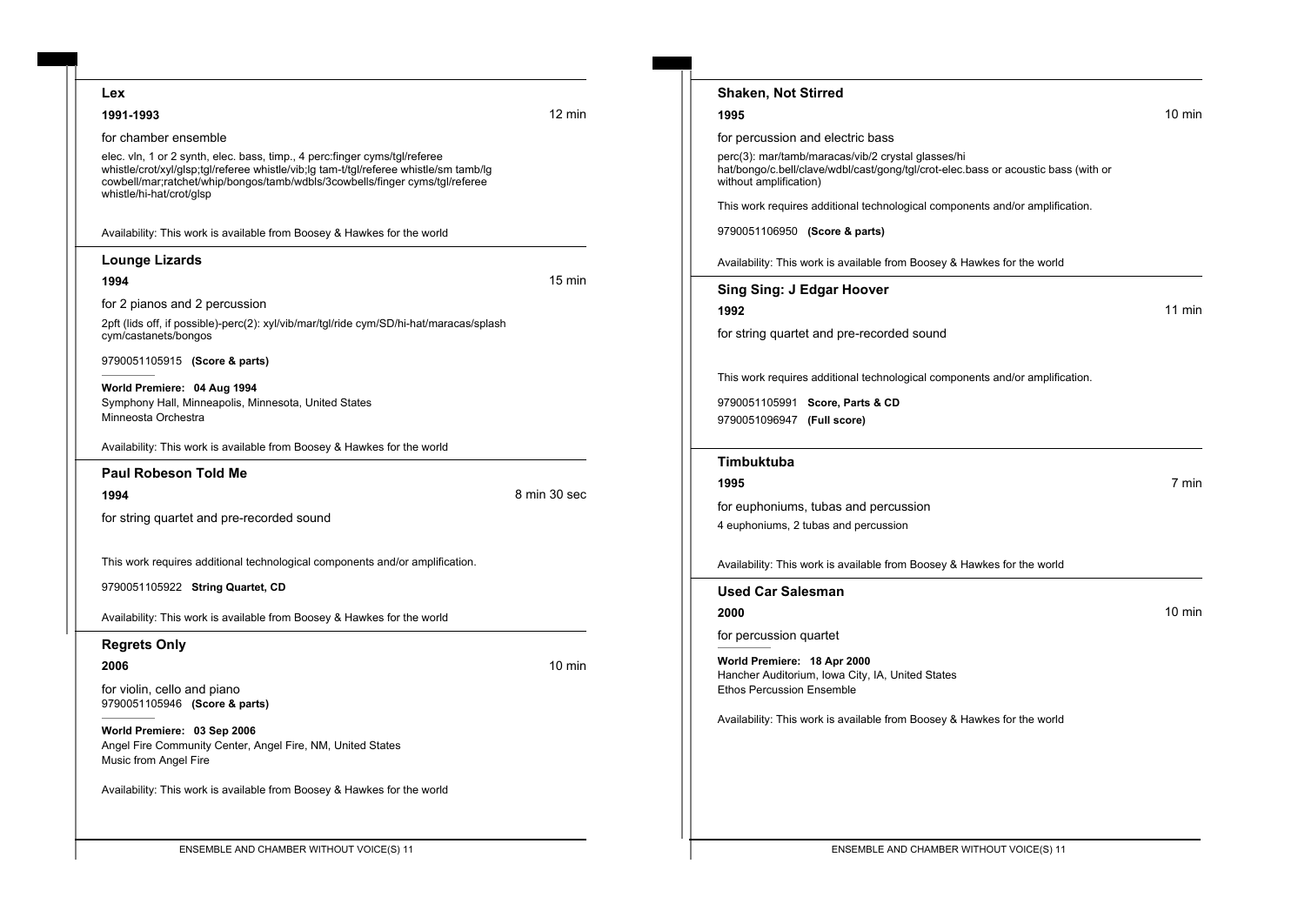# **Walk the Walk**

#### **2005** 8 min

for baritone sax (or bass clarinet or contrabassoon) and percussion (one or two players) 9790051106332 **(Score & parts)**

## **World Premiere: 03 May 2005**

Knitting Factory, Main Performance Space, Brooklyn, NY, United States Opus 21

Availability: This work is available from Boosey & Hawkes for the world

## **What's That Spell?**

#### **O Ken (mvt. IV from What's That Spell) 1995** 3 min 30 sec

for soprano, oboe, and glockenspiel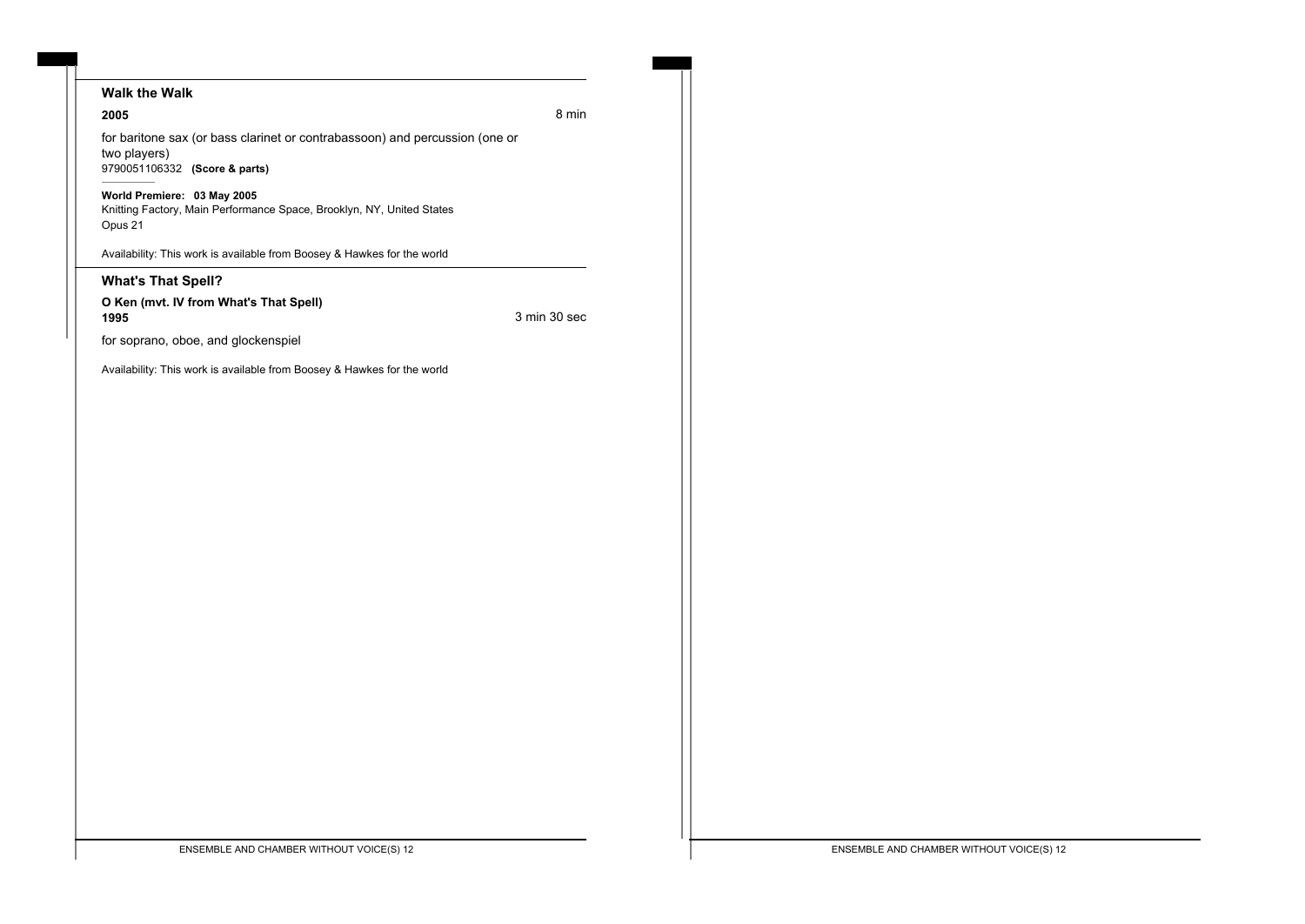# **ENSEMBLE AND CHAMBER WITH VOICE(S)**

# **What's That Spell?**

## **1995 13 minutes 13 minutes 13 minutes 13 minutes 13 minutes 13 minutes 13 minutes 13 minutes 13 minutes 13 minutes 13 minutes 13 minutes 13 minutes 14**  $\overline{a}$

for two sopranos and large chamber ensemble

1(=picc).1.1.asax.tsax.1-1.1.1.0-pft-perc-strings(1.1.1.1.1 or small complements)

This work requires additional technological components and/or amplification.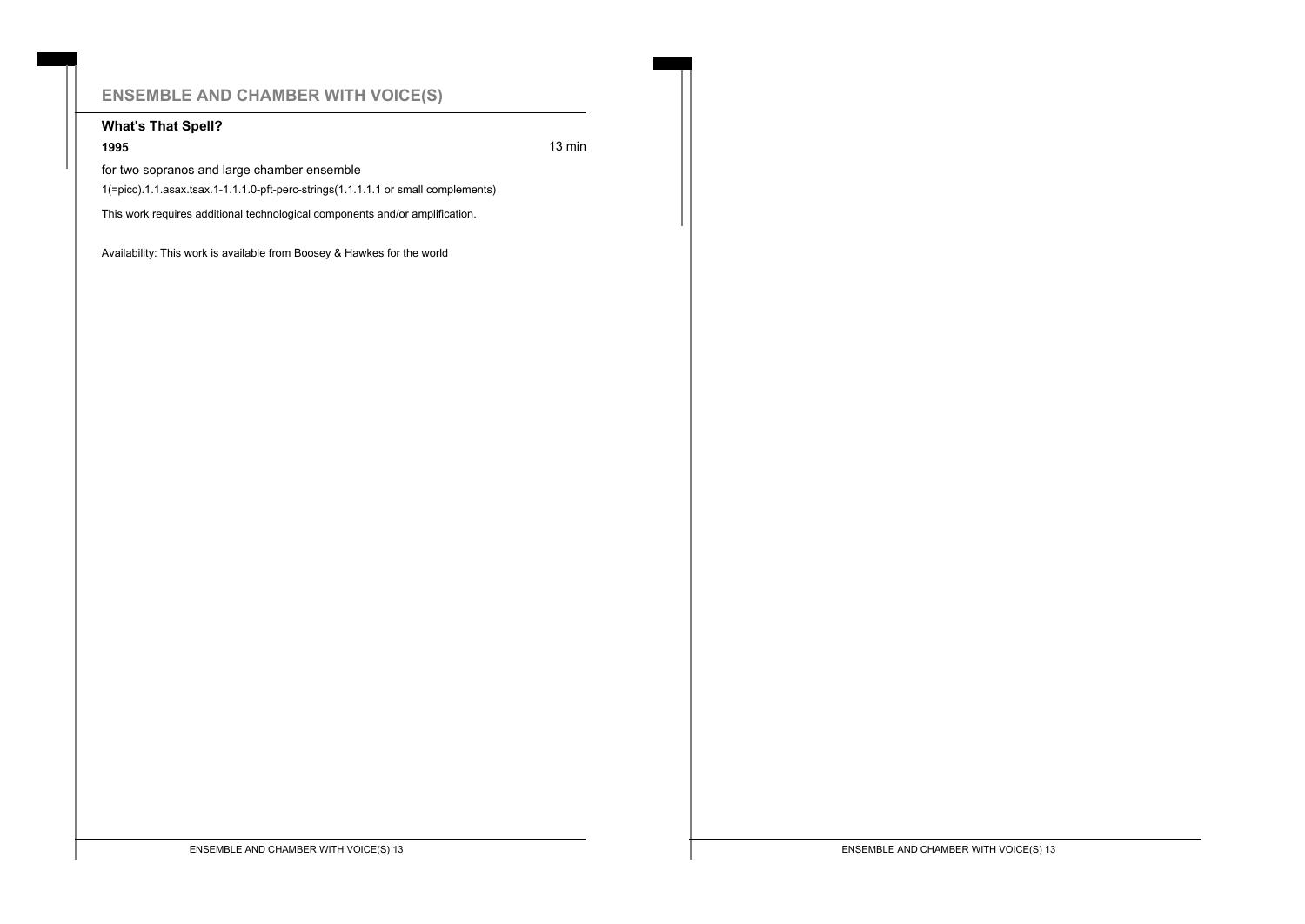# **PIANO(S)**

**Monk in the Kitchen**

**2001** 3 min

for piano 9790051246465 **Piano**

Availability: This work is available from Boosey & Hawkes for the world

**Piano Plus**

**1985** 12 min

for piano solo

Availability: This work is available from Boosey & Hawkes for the world

#### **Venetian Blinds**

**2002** 9 min

for piano 9790051246458 **Piano**

**World Premiere: 28 Sep 2002** Venice, Italy Mauro Castellano, piano;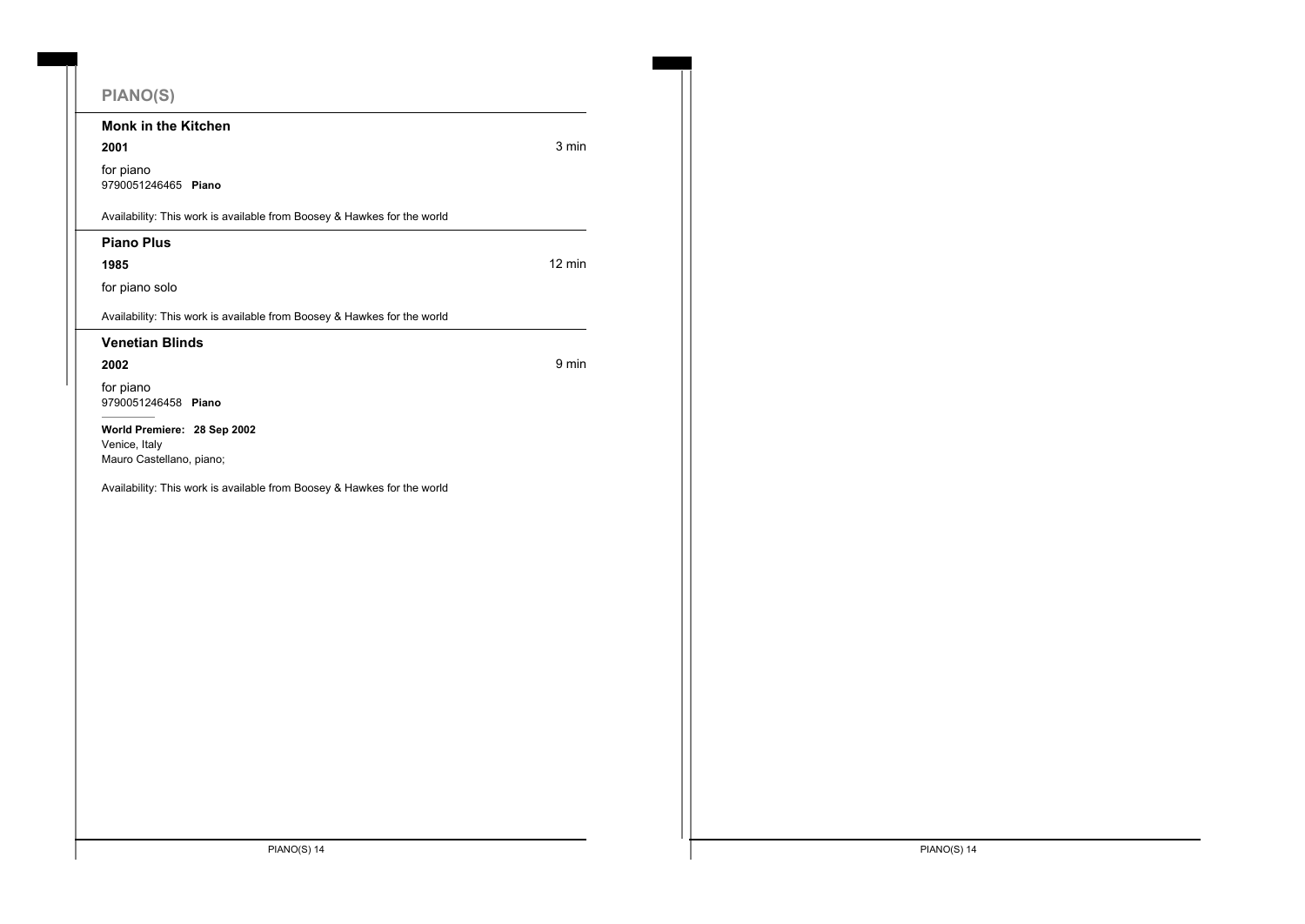# **INSTRUMENTAL**

**Jackie's Song**

**1997** 7 min 30 sec

for solo violoncello

solo violoncello

Availability: This work is available from Boosey & Hawkes for the world

# **UFO**

**2009** 30 min

piano reduction

perc+pft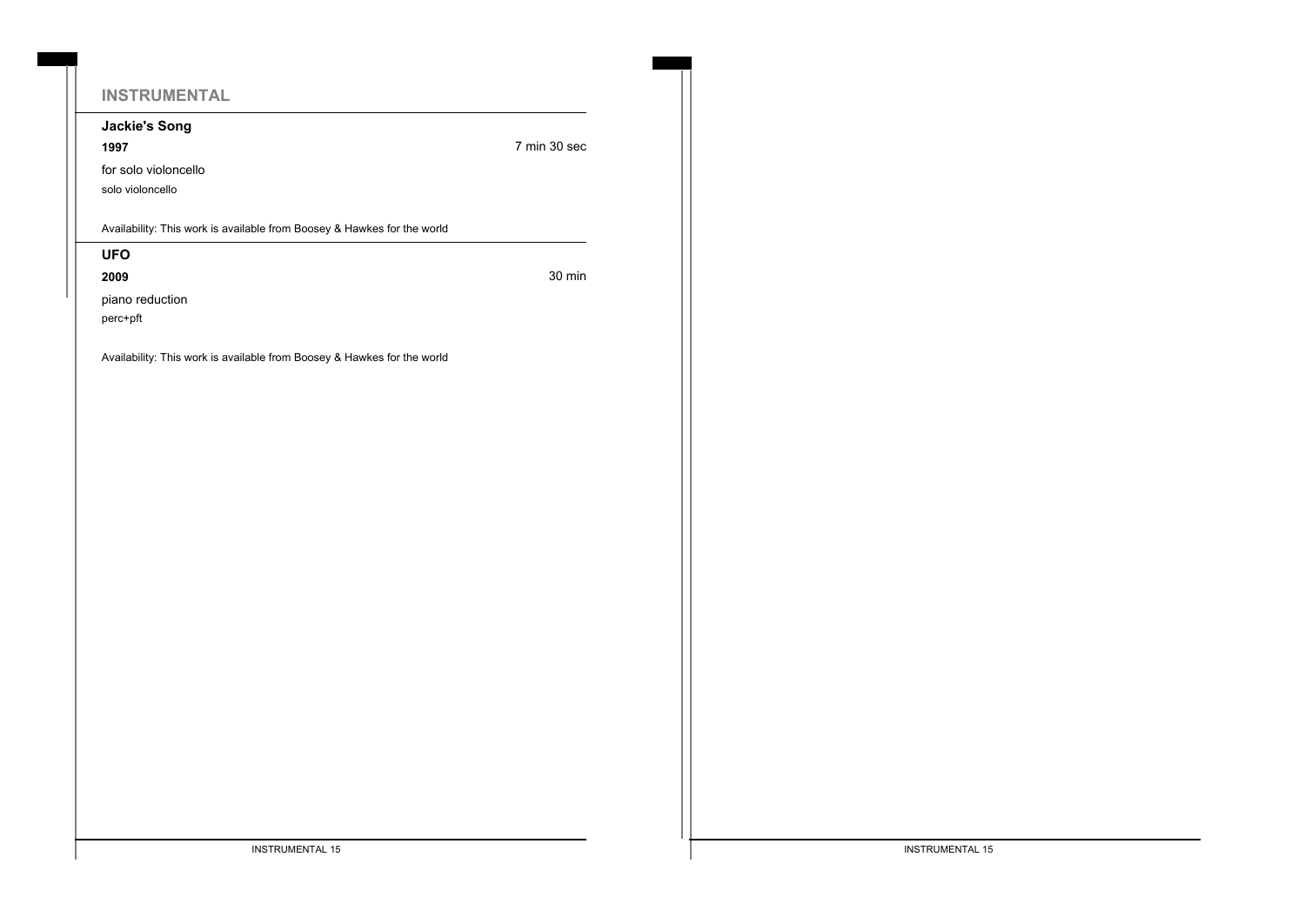# **VOCAL**

# **Jackie O (Painter's Credo)**

**"Painter's Credo" Aria**

Aria for voice and piano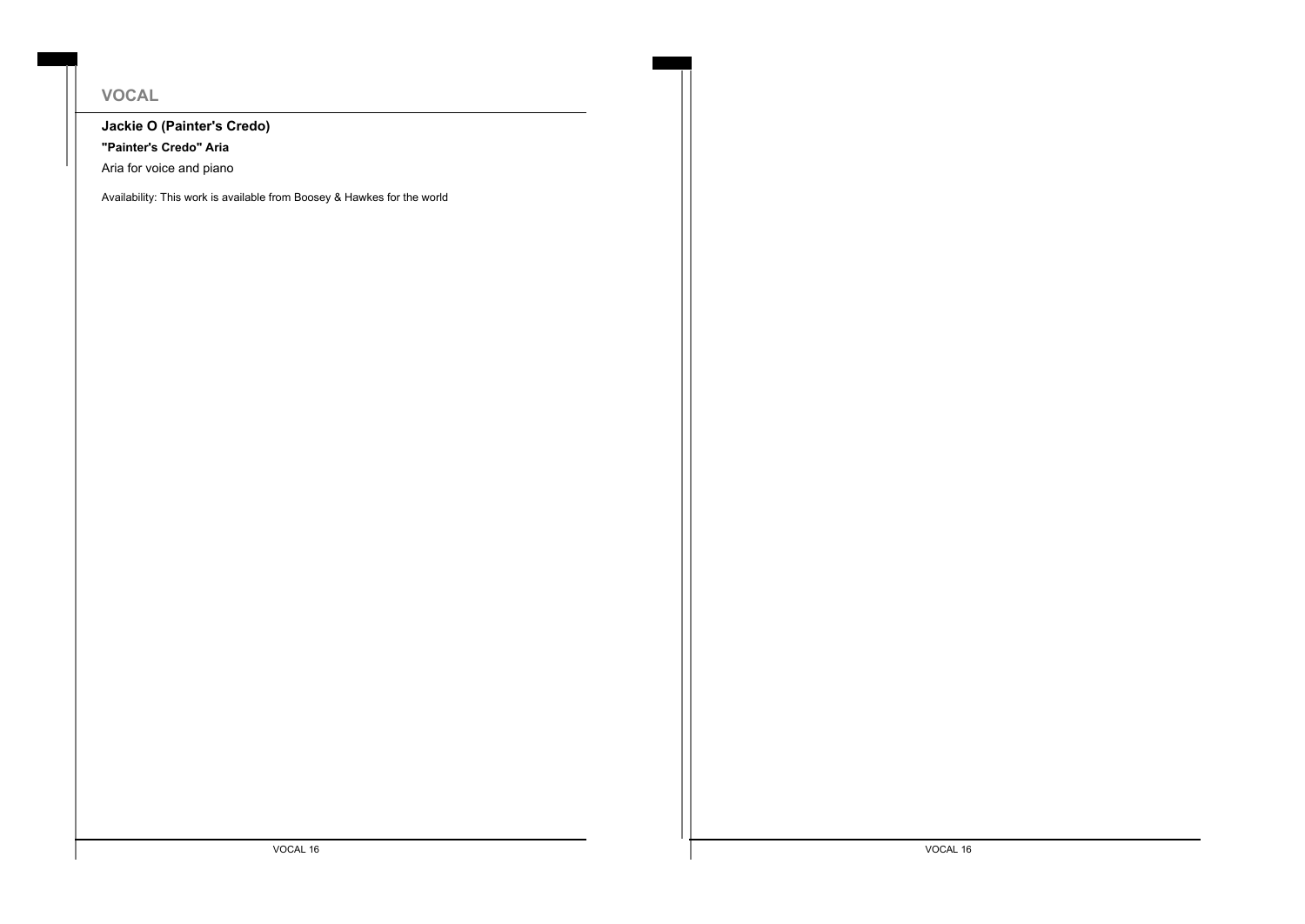# **BAND**

#### **Asclepius**

## **2007** 6 min

Fanfare for Brass and Percussion

0.0.0.0-4.4.3.1-timp-perc(2):chimes/susp.cym/crash cyms; glsp/metal(small anvil or brake drum)

9790051662388 **(Full score)** 9790051662371 **Brass, Percussion (score & parts)**

## **Brooklyn Bridge**

**2005** 25 min

for clarinet and symphonic band

Solo Bb clarinet-picc.3 fl.2 alto, tenor and baritone saxes-4 hn.3 C tpt.3 trbn.2 euph.2 tubas-timp.perc(4)-harp-db-clarinet choir(6 Bb cl.2 bcl.Eb cbcl)

9790051661480 **Band (full score only)** 9790051105243 **Clarinet, Piano** 9790051096527 **Symphonic Band (full score)**

#### **World Premiere: 25 Feb 2005**

Carnegie Hall, New York, New York, United States Michael Wayne, clarinet; Univeristy of Michigan Symphony Band Conductor: Michael Haithcock

## **Raise the Roof**

**2003/2007** 13 min

arranged for timpani and symphonic band

5(V=picc).2.corA.4.Ebcl.bcl.2.dbn-2asax.tsax.barsax-4.3.3.2euph.2-timp(=cym).perc(6): xyl/glsp;vib;mar;glsp/lg finger cyms/chimes/metal plate/susp.cym/crash cyms;claves/sm.tamb/susp.cym/metal plate;lg BD/md.tamb/cabasa-pft-2db

9790051096329 **Band (full score only)**